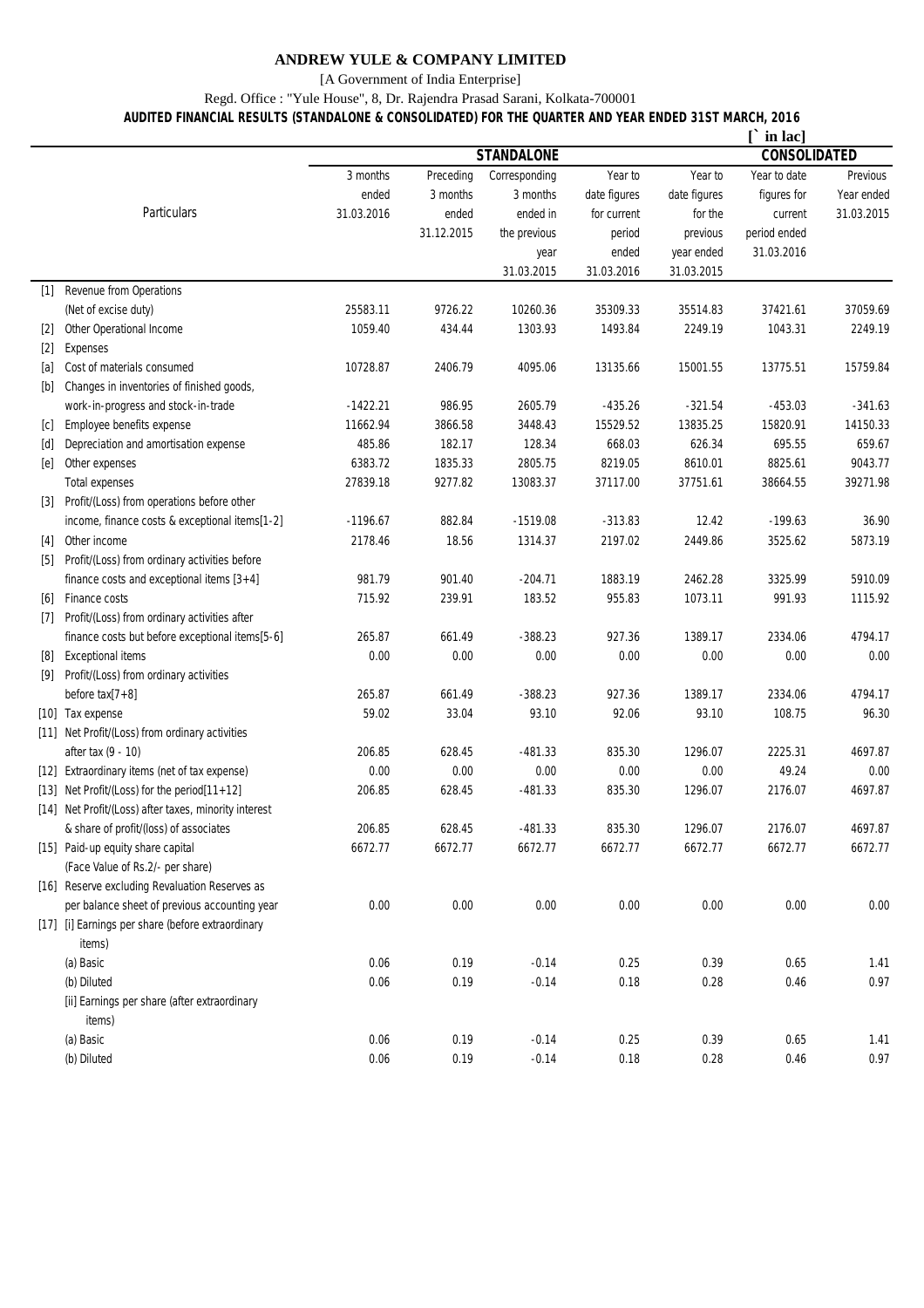|                                                                                                                                                                                                                                                                                                                                                                                                                                                                                                                                                                                                                |                                                                 | <b>STANDALONE</b> |            |                   |              |              | <b>CONSOLIDATED</b> |            |  |
|----------------------------------------------------------------------------------------------------------------------------------------------------------------------------------------------------------------------------------------------------------------------------------------------------------------------------------------------------------------------------------------------------------------------------------------------------------------------------------------------------------------------------------------------------------------------------------------------------------------|-----------------------------------------------------------------|-------------------|------------|-------------------|--------------|--------------|---------------------|------------|--|
|                                                                                                                                                                                                                                                                                                                                                                                                                                                                                                                                                                                                                |                                                                 | 3 months          | Preceding  | Corresponding     | Year to      | Year to      | Year to date        | Previous   |  |
|                                                                                                                                                                                                                                                                                                                                                                                                                                                                                                                                                                                                                |                                                                 | ended             | 3 months   | 3 months          | date figures | date figures | figures for         | Year ended |  |
|                                                                                                                                                                                                                                                                                                                                                                                                                                                                                                                                                                                                                | Particulars                                                     | 31.03.2016        | ended      | ended in          | for current  | for the      | current             | 31.03.2015 |  |
|                                                                                                                                                                                                                                                                                                                                                                                                                                                                                                                                                                                                                |                                                                 |                   | 31.12.2015 | the previous      | period       | previous     | period ended        |            |  |
|                                                                                                                                                                                                                                                                                                                                                                                                                                                                                                                                                                                                                |                                                                 |                   |            | year              | ended        | year ended   | 31.03.2016          |            |  |
|                                                                                                                                                                                                                                                                                                                                                                                                                                                                                                                                                                                                                |                                                                 |                   |            | 31.03.2015        | 31.03.2016   | 31.03.2015   |                     |            |  |
| [A]                                                                                                                                                                                                                                                                                                                                                                                                                                                                                                                                                                                                            | PARTICULARS OF SHAREHOLDING                                     |                   |            |                   |              |              |                     |            |  |
| $[1]$                                                                                                                                                                                                                                                                                                                                                                                                                                                                                                                                                                                                          | Public shareholding                                             |                   |            |                   |              |              |                     |            |  |
|                                                                                                                                                                                                                                                                                                                                                                                                                                                                                                                                                                                                                | - Number of shares                                              | 40113848          | 40113848   | 40113848          | 40113848     | 40113848     | 40113848            | 40113848   |  |
|                                                                                                                                                                                                                                                                                                                                                                                                                                                                                                                                                                                                                | - Percentage of shareholding                                    | 12.02%            | 12.02%     | 12.02%            | 12.02%       | 12.02%       | 12.02%              | 12.02%     |  |
| $[2]$                                                                                                                                                                                                                                                                                                                                                                                                                                                                                                                                                                                                          | Promoters & Promoter Group Shareholding                         |                   |            |                   |              |              |                     |            |  |
| $[a]$                                                                                                                                                                                                                                                                                                                                                                                                                                                                                                                                                                                                          | Pledged / Encumbered                                            |                   |            |                   |              |              |                     |            |  |
|                                                                                                                                                                                                                                                                                                                                                                                                                                                                                                                                                                                                                | - Number of shares                                              | 0                 | 0          | 0                 | 0            | 0            | 0                   |            |  |
|                                                                                                                                                                                                                                                                                                                                                                                                                                                                                                                                                                                                                | - Percentage of shares (as a % of the total                     | 0                 | 0          | $\mathbf 0$       | $\mathbf 0$  | 0            | $\mathbf 0$         | 0          |  |
|                                                                                                                                                                                                                                                                                                                                                                                                                                                                                                                                                                                                                | shareholding of promoter and promoter                           |                   |            |                   |              |              |                     |            |  |
|                                                                                                                                                                                                                                                                                                                                                                                                                                                                                                                                                                                                                | group)                                                          |                   |            |                   |              |              |                     |            |  |
|                                                                                                                                                                                                                                                                                                                                                                                                                                                                                                                                                                                                                | - Percentage of shares (as a % of the total                     |                   |            |                   |              |              |                     |            |  |
|                                                                                                                                                                                                                                                                                                                                                                                                                                                                                                                                                                                                                | share capital of the company)                                   |                   |            |                   |              |              |                     |            |  |
| $[b]$                                                                                                                                                                                                                                                                                                                                                                                                                                                                                                                                                                                                          | Non - encumbered                                                |                   |            |                   |              |              |                     |            |  |
|                                                                                                                                                                                                                                                                                                                                                                                                                                                                                                                                                                                                                | - Number of shares                                              | 293524630         | 293524630  | 293524630         | 293524630    | 293524630    | 293524630           | 293524630  |  |
|                                                                                                                                                                                                                                                                                                                                                                                                                                                                                                                                                                                                                | - Percentage of shares (as a % of the total                     | 100.00%           | 100.00%    | 100.00%           | 100.00%      | 100.00%      | 100.00%             | 100.00%    |  |
|                                                                                                                                                                                                                                                                                                                                                                                                                                                                                                                                                                                                                | shareholding of the Promoter and                                |                   |            |                   |              |              |                     |            |  |
|                                                                                                                                                                                                                                                                                                                                                                                                                                                                                                                                                                                                                | Promoter group)                                                 |                   |            |                   |              |              |                     |            |  |
|                                                                                                                                                                                                                                                                                                                                                                                                                                                                                                                                                                                                                | - Percentage of shares (as a % of the total                     | 87.98%            | 87.98%     | 87.98%            | 87.98%       | 87.98%       | 87.98%              | 87.98%     |  |
|                                                                                                                                                                                                                                                                                                                                                                                                                                                                                                                                                                                                                | share capital of the company)                                   |                   |            |                   |              |              |                     |            |  |
| [B]                                                                                                                                                                                                                                                                                                                                                                                                                                                                                                                                                                                                            | <b>INVESTOR COMPLAINTS</b>                                      |                   |            |                   |              |              |                     |            |  |
|                                                                                                                                                                                                                                                                                                                                                                                                                                                                                                                                                                                                                | Pending at the beginning of the quarter                         |                   |            |                   |              |              |                     |            |  |
|                                                                                                                                                                                                                                                                                                                                                                                                                                                                                                                                                                                                                | Received during the quarter                                     | <b>NIL</b>        | <b>NIL</b> | <b>NIL</b>        | <b>NIL</b>   | <b>NIL</b>   | NIL                 | <b>NIL</b> |  |
|                                                                                                                                                                                                                                                                                                                                                                                                                                                                                                                                                                                                                | Disposed of during the quarter                                  |                   |            |                   |              |              |                     |            |  |
|                                                                                                                                                                                                                                                                                                                                                                                                                                                                                                                                                                                                                | Remaining unresolved at the end of the qrt.                     |                   |            |                   |              |              |                     |            |  |
|                                                                                                                                                                                                                                                                                                                                                                                                                                                                                                                                                                                                                |                                                                 |                   |            | <b>STANDALONE</b> |              |              |                     |            |  |
|                                                                                                                                                                                                                                                                                                                                                                                                                                                                                                                                                                                                                |                                                                 | 3 months          | Preceding  | Corresponding     | Year to      | Year to      |                     |            |  |
|                                                                                                                                                                                                                                                                                                                                                                                                                                                                                                                                                                                                                |                                                                 | ended             | 3 months   | 3 months          | date figures | date figures |                     |            |  |
|                                                                                                                                                                                                                                                                                                                                                                                                                                                                                                                                                                                                                | Particulars                                                     | 31.03.2016        | ended      | ended in          | for current  | for the      |                     |            |  |
|                                                                                                                                                                                                                                                                                                                                                                                                                                                                                                                                                                                                                |                                                                 |                   | 31.12.2015 | the previous      | period       | previous     |                     |            |  |
|                                                                                                                                                                                                                                                                                                                                                                                                                                                                                                                                                                                                                |                                                                 |                   |            | year              | ended        | year ended   |                     |            |  |
|                                                                                                                                                                                                                                                                                                                                                                                                                                                                                                                                                                                                                |                                                                 |                   |            | 31.03.2015        | 31.03.2016   | 31.03.2015   |                     |            |  |
|                                                                                                                                                                                                                                                                                                                                                                                                                                                                                                                                                                                                                | [1] Segment Revenue [net sales/income from                      |                   |            |                   |              |              |                     |            |  |
|                                                                                                                                                                                                                                                                                                                                                                                                                                                                                                                                                                                                                | each segment]                                                   |                   |            |                   |              |              |                     |            |  |
| [a]                                                                                                                                                                                                                                                                                                                                                                                                                                                                                                                                                                                                            | Tea                                                             | 13581.82          | 7842.51    | 6015.23           | 21424.33     | 18841.37     |                     |            |  |
|                                                                                                                                                                                                                                                                                                                                                                                                                                                                                                                                                                                                                | Electrical                                                      | 11209.16          | 1717.05    | 2464.81           | 12926.21     | 14139.71     |                     |            |  |
| [c]                                                                                                                                                                                                                                                                                                                                                                                                                                                                                                                                                                                                            | Engineering                                                     | 1876.42           | 601.10     | 11598.06          | 2477.52      | 2567.52      |                     |            |  |
| [d]                                                                                                                                                                                                                                                                                                                                                                                                                                                                                                                                                                                                            | Total                                                           | 26667.40          | 10160.66   | 20078.10          | 36828.06     | 35548.60     |                     |            |  |
|                                                                                                                                                                                                                                                                                                                                                                                                                                                                                                                                                                                                                | Less: Inter-Segment Revenue                                     | 24.89             | 0.00       | 11564.29          | 24.89        | 33.77        |                     |            |  |
|                                                                                                                                                                                                                                                                                                                                                                                                                                                                                                                                                                                                                | Net Sales/Income from Operations                                | 26642.51          | 10160.66   | 8513.81           | 36803.17     | 35514.83     |                     |            |  |
| $\lceil 2 \rceil$                                                                                                                                                                                                                                                                                                                                                                                                                                                                                                                                                                                              | Segment Results [Profit(+)/Loss(-) before                       |                   |            |                   |              |              |                     |            |  |
|                                                                                                                                                                                                                                                                                                                                                                                                                                                                                                                                                                                                                | Tax and Interest from each Segment]                             |                   |            |                   |              |              |                     |            |  |
| [a]                                                                                                                                                                                                                                                                                                                                                                                                                                                                                                                                                                                                            | Tea                                                             | 106.92            | 1447.70    | 577.86            | 1554.62      | 1481.62      |                     |            |  |
| $[b] \centering% \includegraphics[width=1\textwidth]{figs/fig_0a}% \includegraphics[width=1\textwidth]{figs/fig_0b}% \includegraphics[width=1\textwidth]{figs/fig_0b}% \includegraphics[width=1\textwidth]{figs/fig_0b}% \includegraphics[width=1\textwidth]{figs/fig_0b}% \includegraphics[width=1\textwidth]{figs/fig_0b}% \includegraphics[width=1\textwidth]{figs/fig_0b}% \includegraphics[width=1\textwidth]{figs/fig_0b}% \includegraphics[width=1\textwidth]{figs/fig_0b}% \includegraphics[width=1\textwidth]{figs/fig_0b}% \includegraphics[width=1\textwidth]{figs/fig_0b}% \includegraphics[width$ | Electrical                                                      | 1220.65           | $-527.88$  | 1058.79           | 692.77       | 456.11       |                     |            |  |
| c                                                                                                                                                                                                                                                                                                                                                                                                                                                                                                                                                                                                              | Engineering                                                     | $-420.52$         | 124.88     | $-606.49$         | $-295.64$    | 605.27       |                     |            |  |
| [d]                                                                                                                                                                                                                                                                                                                                                                                                                                                                                                                                                                                                            | Total                                                           | 907.05            | 1044.70    | 1030.17           | 1951.75      | 2543.00      |                     |            |  |
|                                                                                                                                                                                                                                                                                                                                                                                                                                                                                                                                                                                                                | Less:                                                           |                   |            |                   |              |              |                     |            |  |
|                                                                                                                                                                                                                                                                                                                                                                                                                                                                                                                                                                                                                | [i] Interest                                                    | 716.77            | 239.91     | 401.78            | 956.68       | 1073.11      |                     |            |  |
|                                                                                                                                                                                                                                                                                                                                                                                                                                                                                                                                                                                                                | [ii] Other Unallocable Expenditure net of<br>Unallocable Income | $-75.59$          | 143.30     | 0.00              | 67.71        | 80.73        |                     |            |  |
|                                                                                                                                                                                                                                                                                                                                                                                                                                                                                                                                                                                                                | <b>Total Profit before Tax</b>                                  | 114.69            | 661.49     | 628.39            | 1062.78      | 1389.16      |                     |            |  |
| $[3]$                                                                                                                                                                                                                                                                                                                                                                                                                                                                                                                                                                                                          | Capital Employed                                                |                   |            |                   |              |              |                     |            |  |
| $[a]$                                                                                                                                                                                                                                                                                                                                                                                                                                                                                                                                                                                                          | Tea                                                             | 18765.25          | 21454.29   | $-1091.68$        | 18765.25     | 18339.23     |                     |            |  |
|                                                                                                                                                                                                                                                                                                                                                                                                                                                                                                                                                                                                                | Electrical                                                      | $-896.39$         | $-2766.44$ | 1412.77           | $-896.39$    | $-1091.68$   |                     |            |  |
| [c]                                                                                                                                                                                                                                                                                                                                                                                                                                                                                                                                                                                                            | Engineering                                                     | 1369.83           | 992.96     | 3552.21           | 1369.83      | 1412.77      |                     |            |  |
| [d]                                                                                                                                                                                                                                                                                                                                                                                                                                                                                                                                                                                                            | Others                                                          | 3414.03           | 3809.23    | 22212.53          | 3414.03      | 3552.21      |                     |            |  |
| [e]                                                                                                                                                                                                                                                                                                                                                                                                                                                                                                                                                                                                            | Total                                                           | 22652.72          | 23490.04   | 26085.83          | 22652.72     | 22212.53     |                     |            |  |